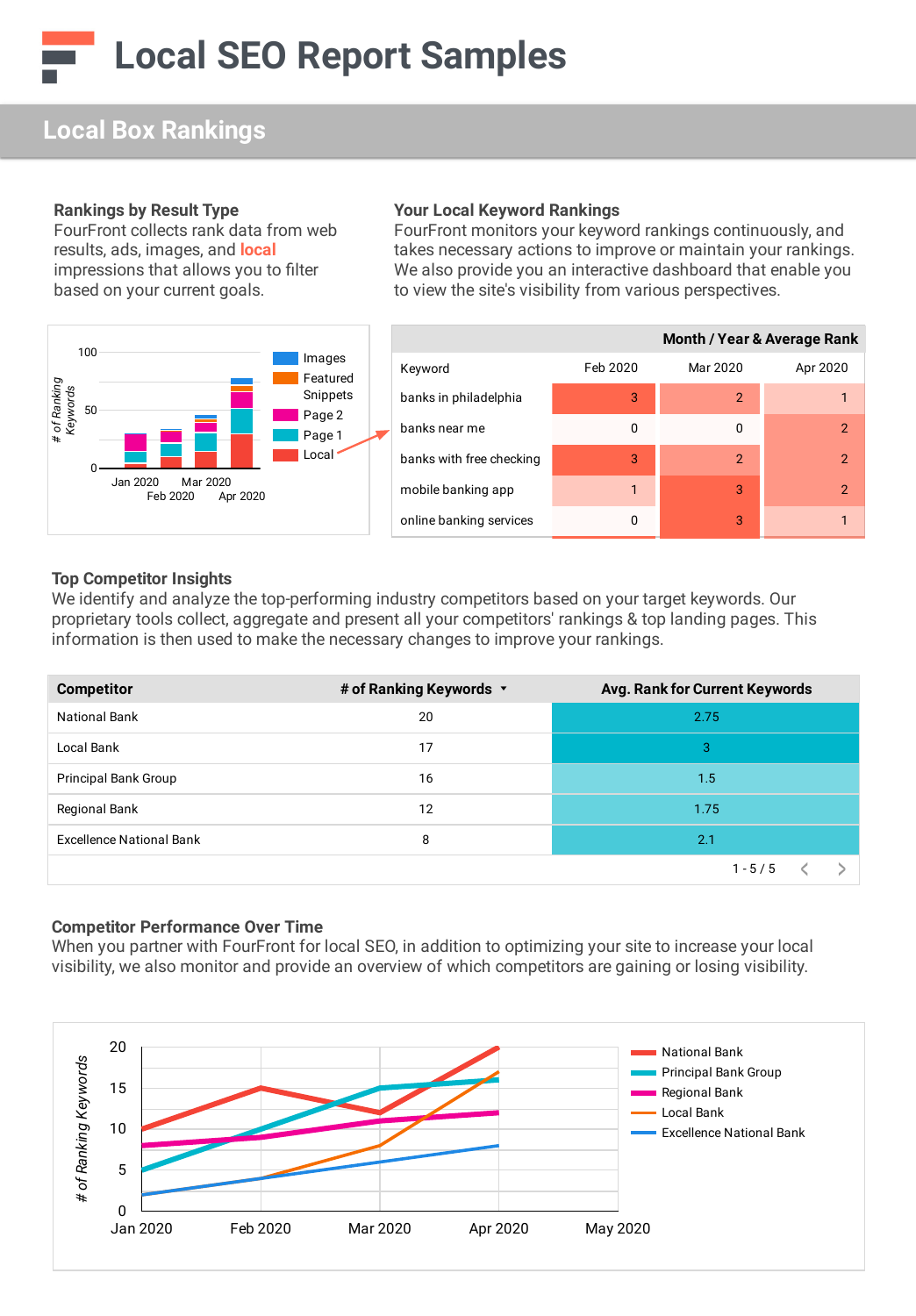## **Google My Business**

#### **Track Your KPI's by Location**

We don't just monitor visibility - we analyze how your target audience engage with your brand via Google My Business. Customers may use your Local Results to call, visit your website, find directions, and more.

| Location                       | <b>Phone</b> | Website | <b>Directions</b> | Total $\mathbf{\cdot}$ |
|--------------------------------|--------------|---------|-------------------|------------------------|
| <b>County General Hospital</b> | 4,891        | 15,135  | 15,141            |                        |
| All Saints Hospital            | 3,289        | 11,591  | 8,165             |                        |
| <b>Urgent Care Center</b>      | 3,191        | 8,178   | 8,490             |                        |
| Imaging & Radiology            | 3,559        | 8,750   | 4,608             |                        |
| <b>Physical Therapy Office</b> | 2,329        | 5,744   | 2,919             |                        |
| Lab Testing                    | 479          | 2,163   | 610               |                        |
| <b>Grand total</b>             | 17,738       | 51,561  | 39,933            | 109,232                |
|                                |              |         |                   | $1 - 6 / 6$            |

#### **KPI Trends Over Time**

Local Box Engagement is more important now than ever before. It takes real-time monitoring to adapt to your audience behavior and stay on top of your local SEO strategy.